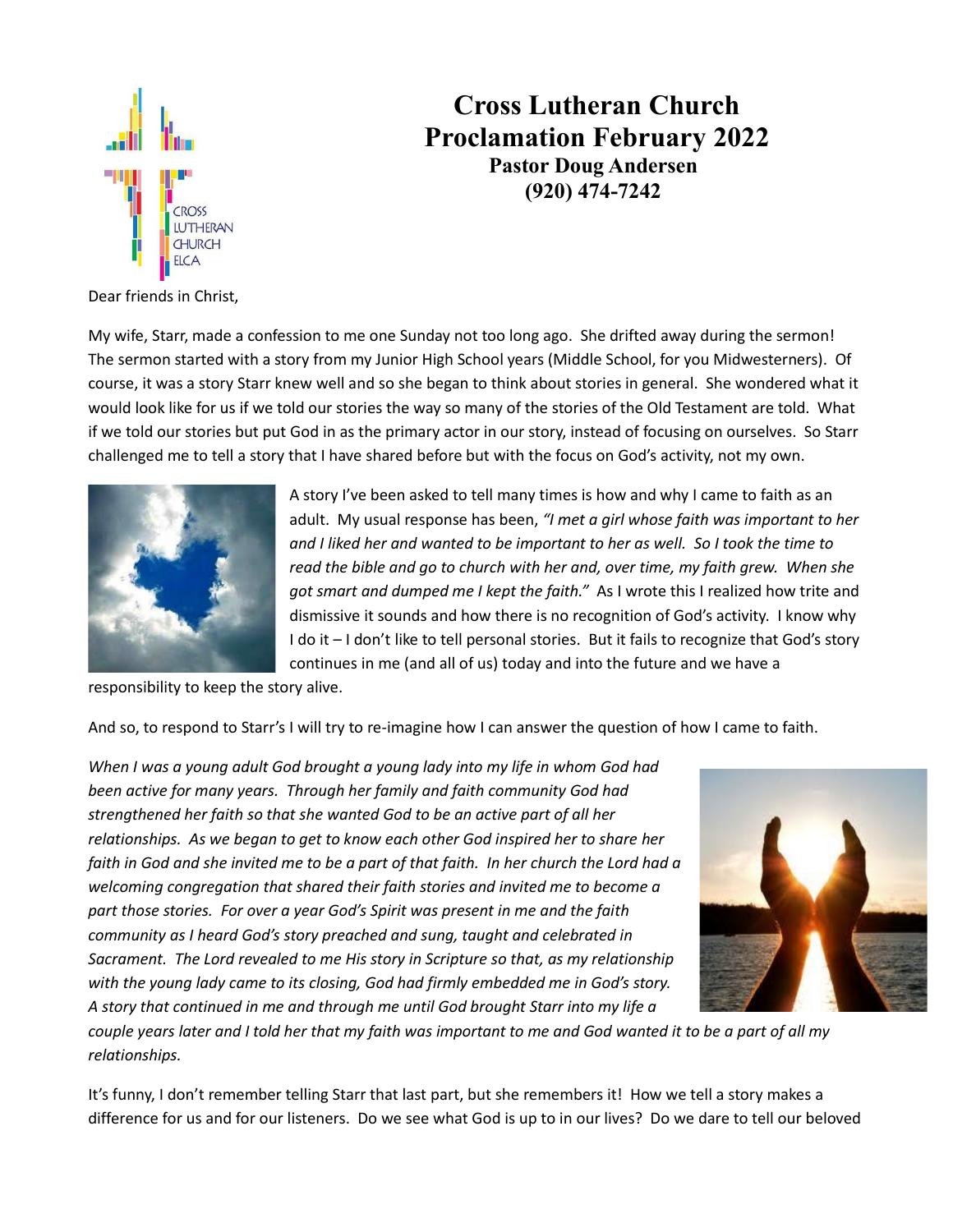stories with God as a (or *the*) primary actor? Both of my stories are true, but one is shallow and egocentric the other full of promise for the future.

So, I'd like to challenge you to pick a story, re-imagine it, and tell it anew in a way that speaks of promises for the future for yourself and your listener. If you are truly bold, I'd love to hear your story. I invite you to share it with me anytime. By the way, this isn't a challenge you can fail, except by not trying.

*~ Pastor Doug*

Flower orders: Order forms are located in the Narthex. Orders are due back by March 5<sup>th</sup>.

**Sunday School:** Sunday School will be hosted once a month in the fellowship hall after Worship. Stay tuned for more info.

## Adult Education will meet on February 2<sup>nd</sup> and 16<sup>th</sup> at Zion at 10:00am. January **10 th and 24 th at 6:00pm at Cross.**

### **Serving:**

**Ixonia Food Pantry:** Please see the bulletin board for the most recent letter from Sally. Thank you for your help! Remember the food pantry any time you have extra. Thank you and Stay safe!

**Volunteers:** We are looking for helpers and readers to assist with worship Sunday mornings. If you are willing to Serve on a regular basis please contact the Church office via phone or email. Thank you!

## **Leadership:**

Church Council: Council will meet next on Tuesday, February 8<sup>th</sup>. Council meetings are usually open meetings. If you are interested in attending please let Pastor or Barb know ahead of time. Thank you!

### **Fellowship:**

**Coffee Shop conversations:** Pastor will be at Whelan's from 10-12 Friday mornings. Please join him from fellowship and conversation.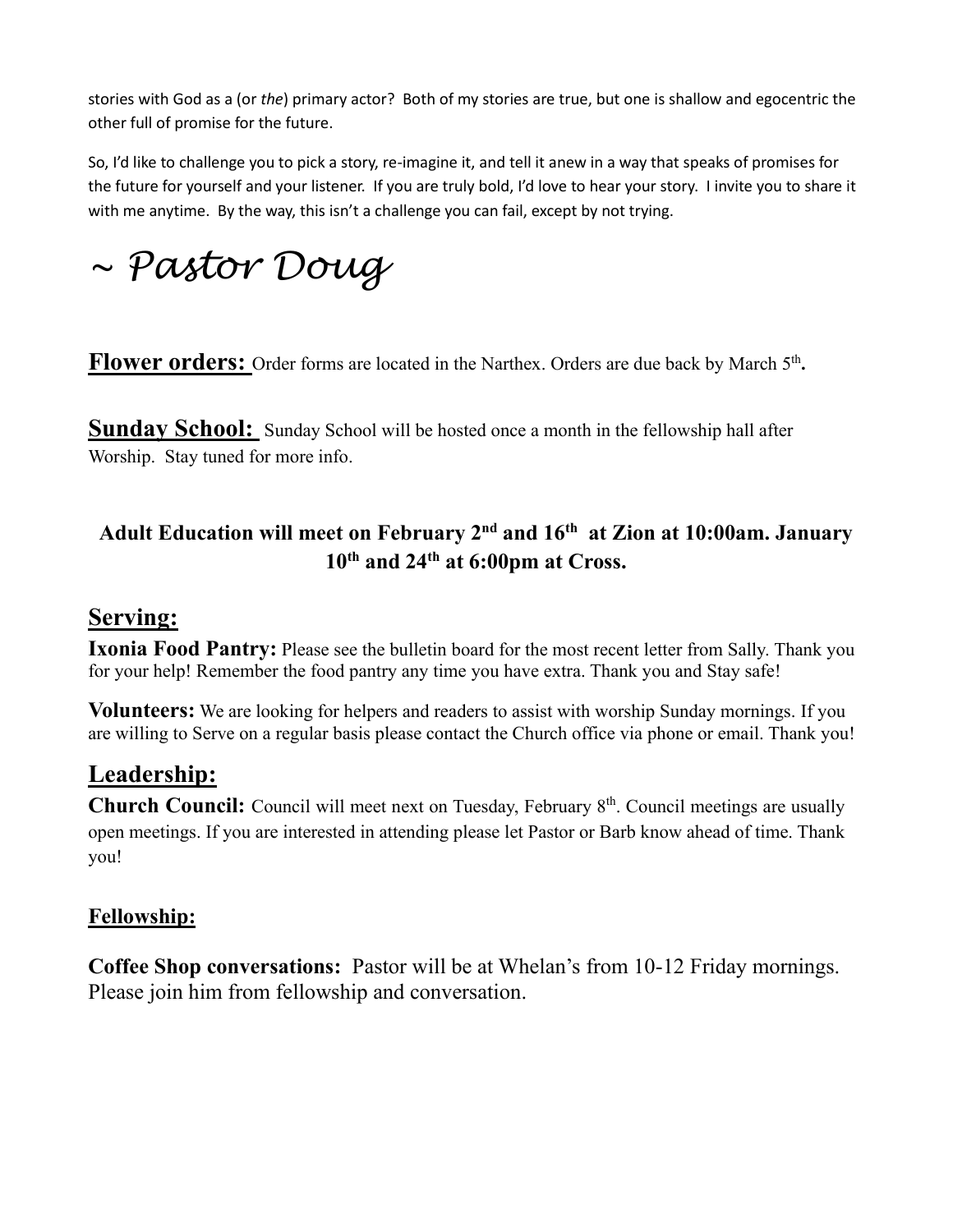

Beginning on in September, our synod's Mission Table will host an hour-long, monthly gathering on Zoom for Christians who want to dream together about where God is leading the Church.

New topics each month, every 4th Tuesday from 6:30 - 7:30 pm, via Zoom. Come, hear inspiring reflections from others. No experience is needed. All voices are welcome.

Contact Rev. Matthew Short at matt@milwaukeesynod.org with questions.

## **Maintenance:**

The Decorating Committee is comprised of Elmo Wendorf, Cathy Stein, and Terri Watermolen.

Please contact Kurt or Brian if you can help with maintenance work on the parsonage or church. Kurt: 262-490-2362 o[r kketcham@wi.rr.com](mailto:kketcham@wi.rr.com) or Brian: 920-988-4949 [or trs@netwurx.net](mailto:or%20trs@netwurx.net)

### **Upcoming Events:**

- **February 8 th Council Meeting**
- **February 27th Transfiguration**
- March 2<sup>nd</sup> Ash Wednesday
- **March 6 th First Sunday in Lent**

**Usher Schedule: February 6 th and 13th Kurt and Joyce Ketchum February 20th and 27th Tom Schwefel and Roger Lindsay** 

**Ushers please note: When lighting candles, all of the candles are lit on holidays and special Sundays. On "normal weeks" light only the Altar Candles. Thank you!** 

**Communion Assistant/ Reader Schedule:**

#### **February 6th: Cathy Stein /**

**February 13th: Tammy Ninmann / Cathy Stein February 20th: Jeff Campbell / Jeff Campbell February 27th: Cindy Kuehn / Tammy Ninmann March 6th: / Stan Jaeger March 13th: / Cathy Stein**